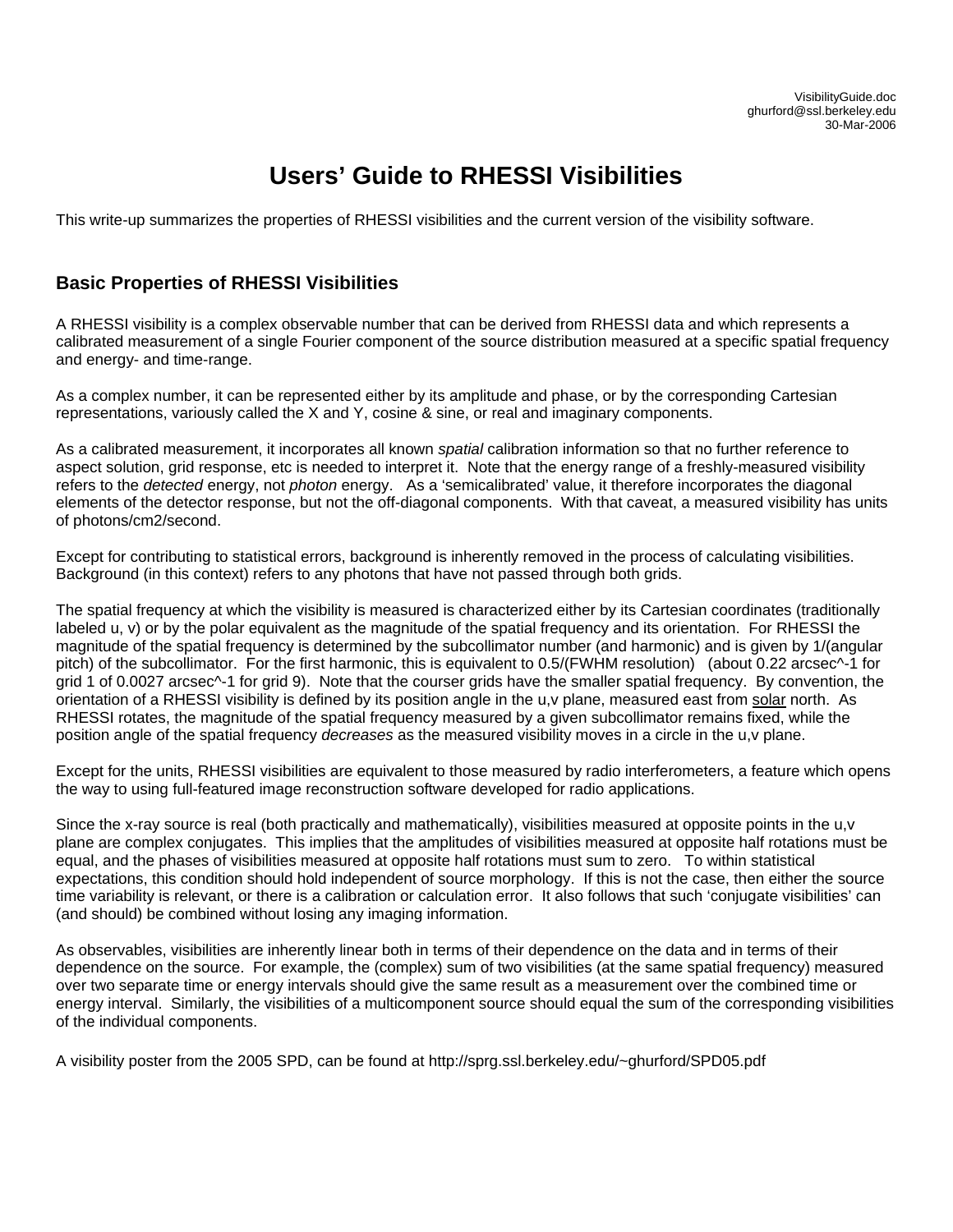# **Some possible application of RHESSI visibilities**

- Fe line imaging by suppressing the continuum
- Measurement of source sizes
- Spatial variations on sub-second timescales
- Albedo isolation and characterization
- Averaging data over long time intervals
- Imaging in 'photon energy' rather than 'detected energy'
- Improved pileup corrections
- Separation of nuclear and electron contributions to gamma continuum
- Subtracting 'pre-event' imaging contributions

*to be fleshed out* 

# **Interpreting visibilities**

*to be written*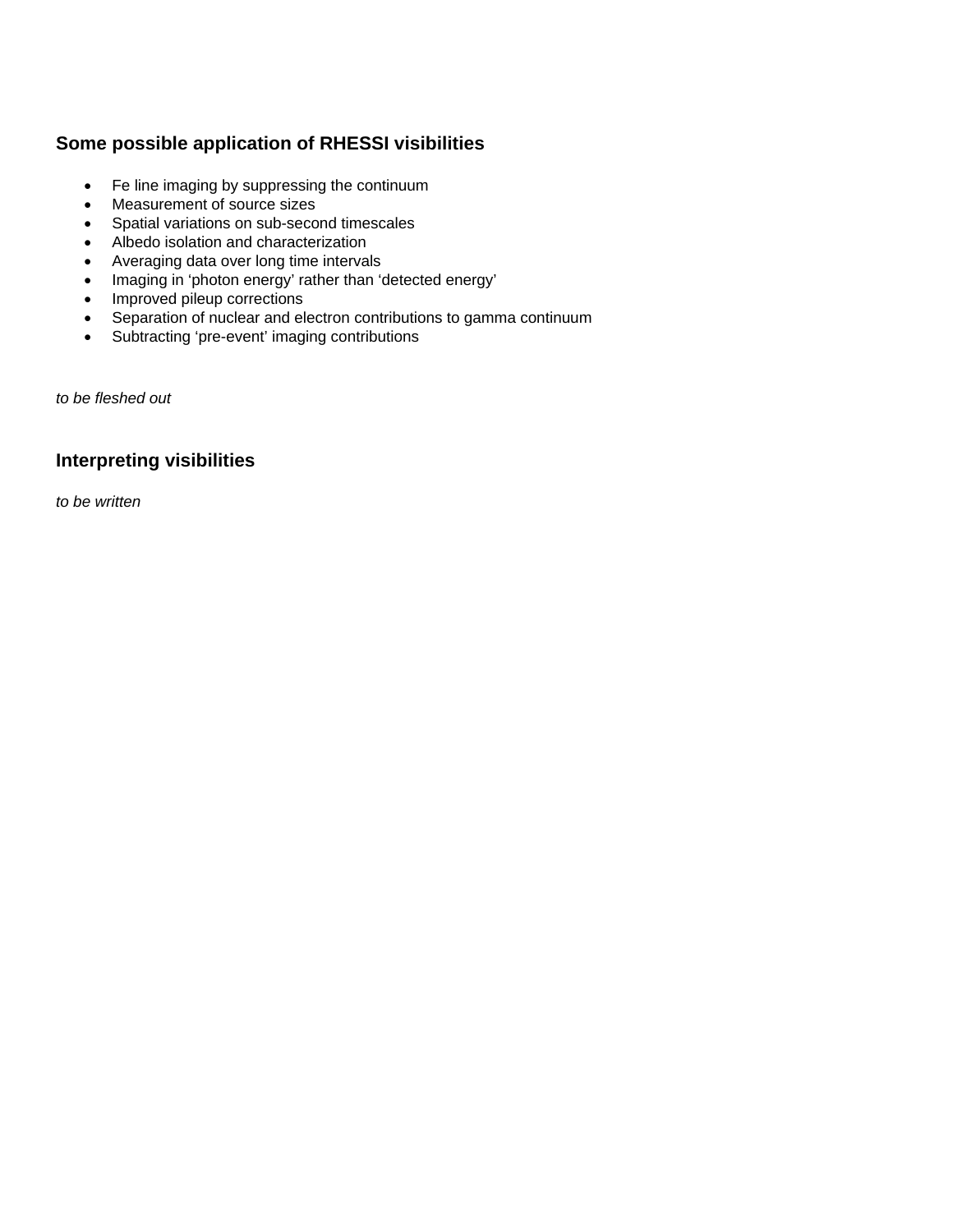### **Software Overview**

In terms of function, the RHESSI visibility software can be divided into three areas:

Calculation: Modules for calculating visibilities from the level-0 data.

Editing: Modules for combining and/or editing visibilities measured at different times and energies.

Interpretation: Modules for displaying and/or interpreting visibilities in terms of the properties of the source.

A typical sequence would be to calculate visibilities from level-0 data using hsi\_vis\_usershell; save, display, edit and/or combine visibilities depending on the goals of the analysis; and then interpret the resulting visibilities in terms of the properties of the source. To evaluate spectral or temporal differences, this process is repeated (most easily using a script).

The intermediary among these routines is an array of **'visibility structures'** that contain all the information necessary to display, combine and interpret the observed visibilities. The format of this array is the same for the calculation output, editing input and output, and interpretation input. Visibility arrays can be SAVEd and RESTOREd as compact .sav files.

Each visibility structure (September '05 version) corresponds to a single subcollimator, harmonic, u, v, energy and time combination. They are combined into an overall array of such structures in no particular order, so that it is more akin to a 'bag of visibilities' than a visibility cube.

The tags in the visibility structure are;

|           | isc       | <b>INTEGER</b> | Subcollimator index                                       | $(=0, 0, 0)$ |
|-----------|-----------|----------------|-----------------------------------------------------------|--------------|
|           | harm      | <b>INTEGER</b> | Harmonic number                                           | $(=1,2,3)$   |
|           | erange    | FLTARR(2)      | Energy range:                                             | (keV)        |
|           | timerange | DBLARR(2)      | Time range:                                               | (anytim)     |
| $\bullet$ | <b>u</b>  | <b>FLOAT</b>   | u=East-west spatial frequency component                   | (arcsec^-1)  |
| $\bullet$ | v         | <b>FLOAT</b>   | v=North-south spatial frequency component                 | (arcsec^-1)  |
|           | obsvis    | <b>COMPLEX</b> | Observed (semicalibrated) visibility                      | (ph/cm2/s)   |
|           | totflux   | <b>FLOAT</b>   | "Total flux" or semicalibrated 'DC' term                  | (ph/cm2/s)   |
|           | sigamp    | <b>FLOAT</b>   | Average statistical error in obsvis components            | (ph/cm2/s)   |
|           | chi2      | <b>FLOAT</b>   | Reduced CHI^2 in fitting visibility to stacked event list |              |
|           | xyoffset  | FLTARR(2)      | West, north heliocentric offset of phase center           | (arcsec)     |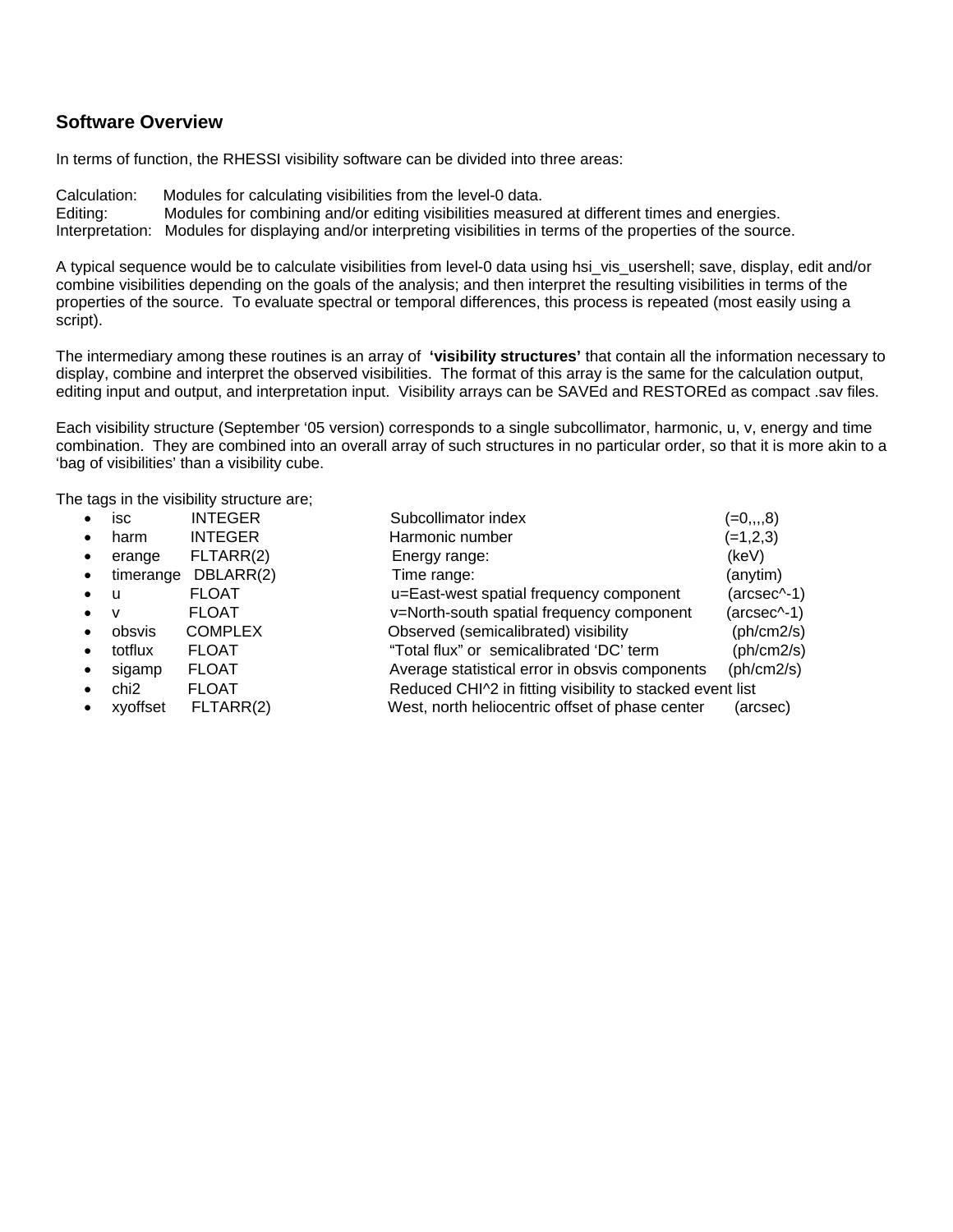The current visibility 'package' includes the following .pro modules:

#### hsi vis usershell

User function, intended for editing by the user, to calculate and returns a visibility structure.

#### hsi vis display

User procedure to display contents of a visibility structure

#### hsi vis avg size

User procedure to calculate the rotationally averaged source diameter – superseded by his vis fwdfit

#### hsi vis size vs pa

User procedure to calculate the source size as a function of position angle

#### hsi vis fluxcalc

Interim user shell that calculates (but does not save) visibilities and calculates source parameters.

#### hsi\_vis\_fwdfit

User procedure to fit a predetermined source shape (circular or elliptical gaussian, loop or two circular gaussians) to visibility data.

#### hsi vis combine

User function that combines visibilities corresponding to similar (and/or conjugate) u,v points.

#### hsi\_vis\_edit

User function that returns an edited version of the input visibility structure. This can be used to eliminate bad visibilities, combine conjugate visibilities, and/or selects visibilities on the basis of their energy.

#### hsi vis scale

User function that applies a complex gain to all the input visibilities.

#### hsi\_vis\_bpmap

User diagnostic procedure to display an unnormalized backprojection map made from visibilities.

#### hsi vis consistency check

 User procedure to verify the consistency of conjugate visibilities – primarily useful for grid calibration. Not yet adapted to the Sept 2005 visibility format.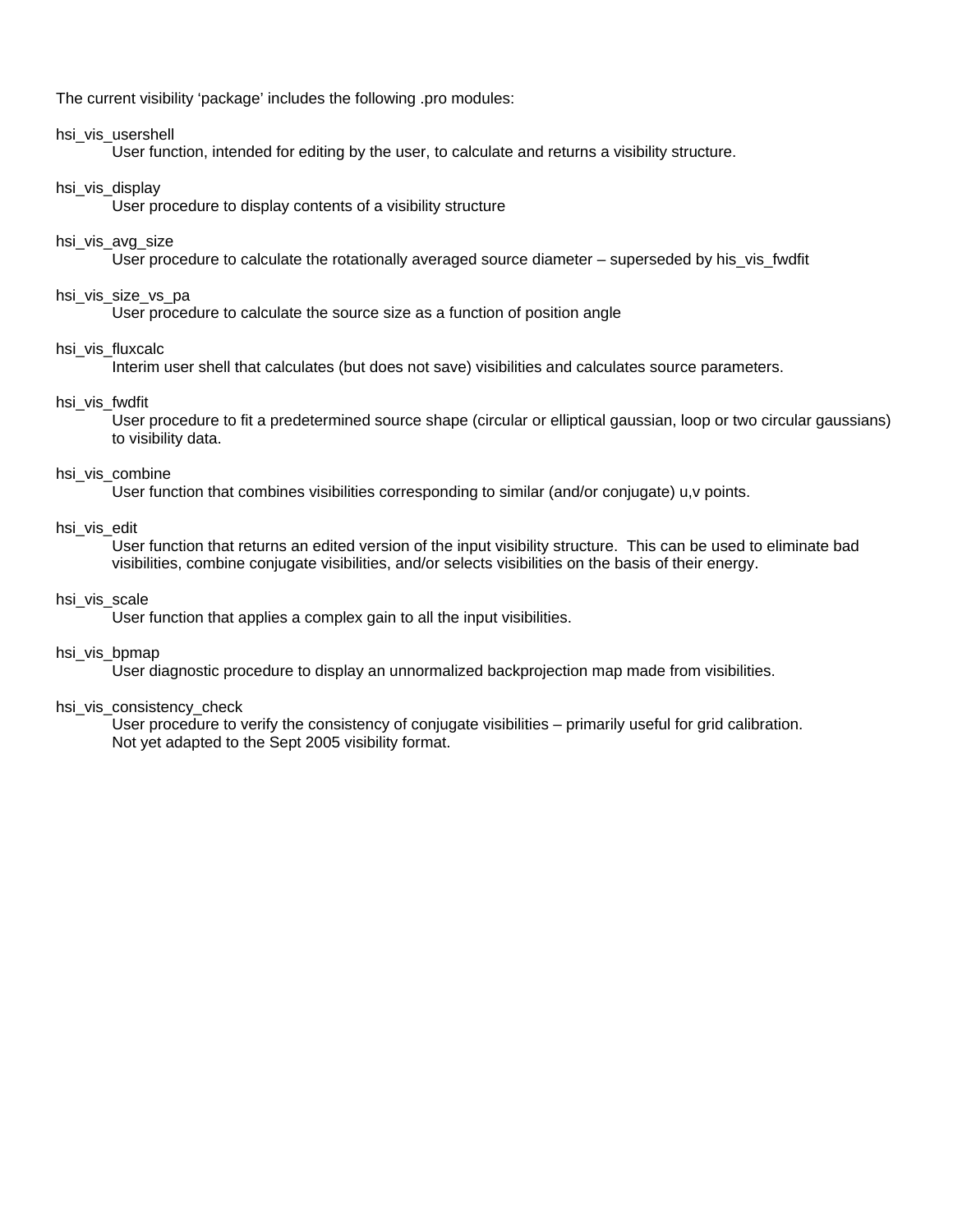The following supporting modules are, in general, transparent to the user.

hsi vis fwdfit array2structure hsi vis fwdfit bifurcate hsi\_vis\_fwdfit\_fixedconfig hsi vis fwdfit func hsi\_vis\_fwdfit\_parmrange hsi\_vis\_fwdfit\_print hsi\_vis\_fwdfit\_structure2array hsi vis fwdfit fixedconfig hsi\_vis\_fwdfit\_makealoop hsi\_vis\_fwdfit\_plotfit hsi\_vis\_fwdfit\_print hsi\_vis\_fwdfit\_parmrange hsi vis fwdfit sigmacalc hsi\_vis\_fwdfit\_derived\_parameters hsi\_vis\_makealoop hsi\_vis\_plotfit hsi vis showmap hsi\_gaussfit hsi\_vis\_sort

hsi vis select

Supporting function that returns the optionally-ordered indices of visibilities satisfying specified criteria. Optionally returns position angles of u,v points.

hsi\_vis\_sort

Supporting function that identifies visibilities with equivalent u,v values.

hsi visibility fit

Support module for the generation of visibilities

There are also several modules, written by Richard Schwartz to support the generation of visibilities, that have been integrated into ssw.

There is also a set of routines developed by Ed Schmahl et al that use MEM\_NJIT to convert a set of visibilities to a map. These are documented elsewhere and are being integrated into ssw.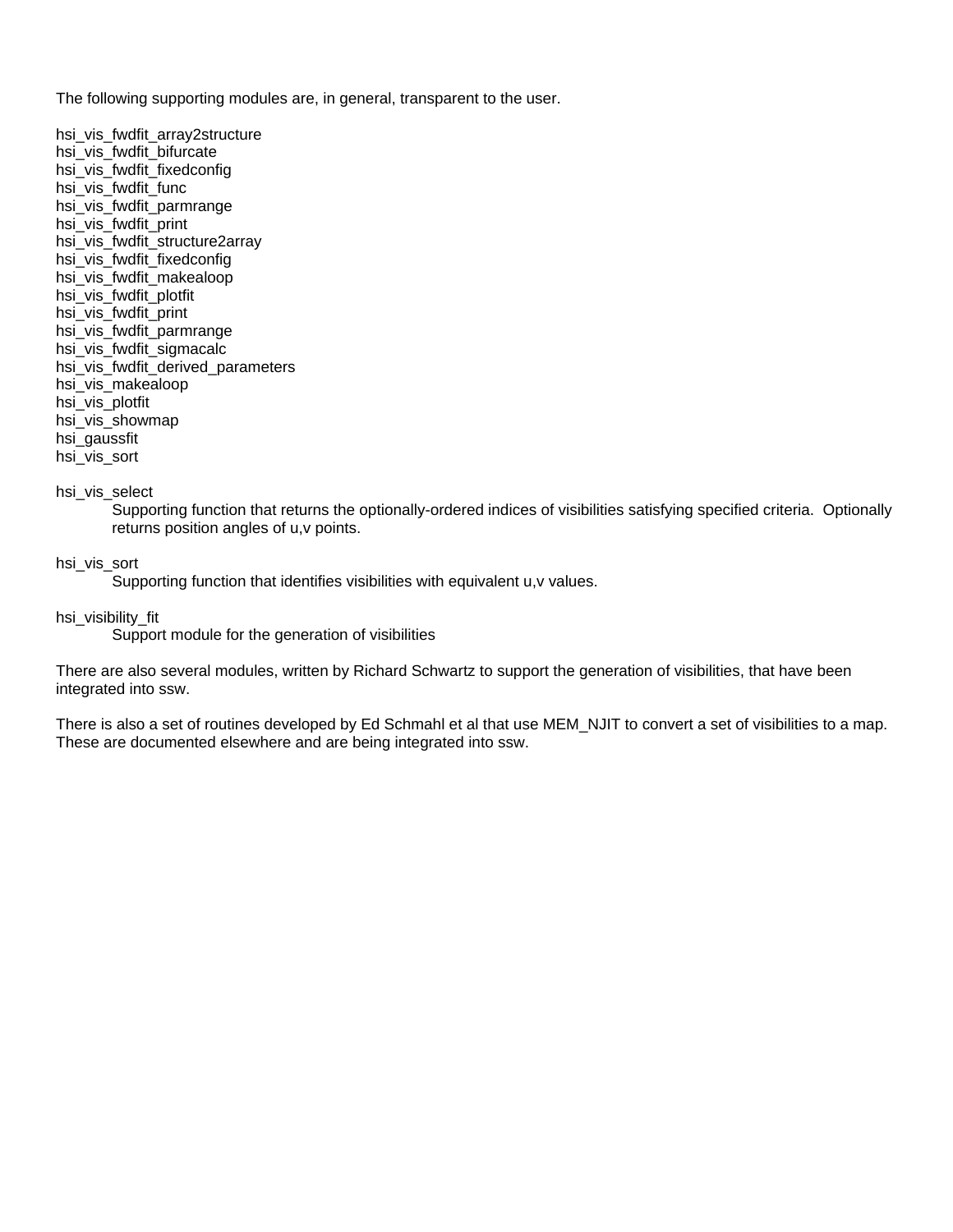# **Calculation of visibilities:**

The calculation of visibilities is done by defining an image object, setting its parameters, calculating the calibrated event list, converting the calibrated event list to a stacked event list and then converting the stacked event list to a set of visibilities. These steps are transparent if the user makes the obvious inputs or edits to hsi\_vis\_usershell.

The principle decision that the user needs to make is the number of position angles at which visibilities should be calculated. The minimum number is set by the ratio of the maximum diameter of the source to the subcollimator resolution. It can be calculated automatically using this criteria by setting phz\_n\_roll\_bins\_control=0. Smaller values provide better s/n for each visibility, but may compromise sensitivity to sources near the edge of the field of view. Larger values may compromise the accuracy of visibilities, especially if the source is highly time-variable or if it is near the axis of rotation. (Typical values are in the range 12 to 64.) In any case, it is recommended that the number of roll bins be even (although there are counterarguments to this choice.)

As an interim 'feature', a file, 'visfit.ps' can be created to display the visibility fits for each roll bin.

*Incorporate material from the roll-bin memo*

### **Use of other user-modules**

Details on the arguments of user functions and procedures can be found in each user module.

*to be improved*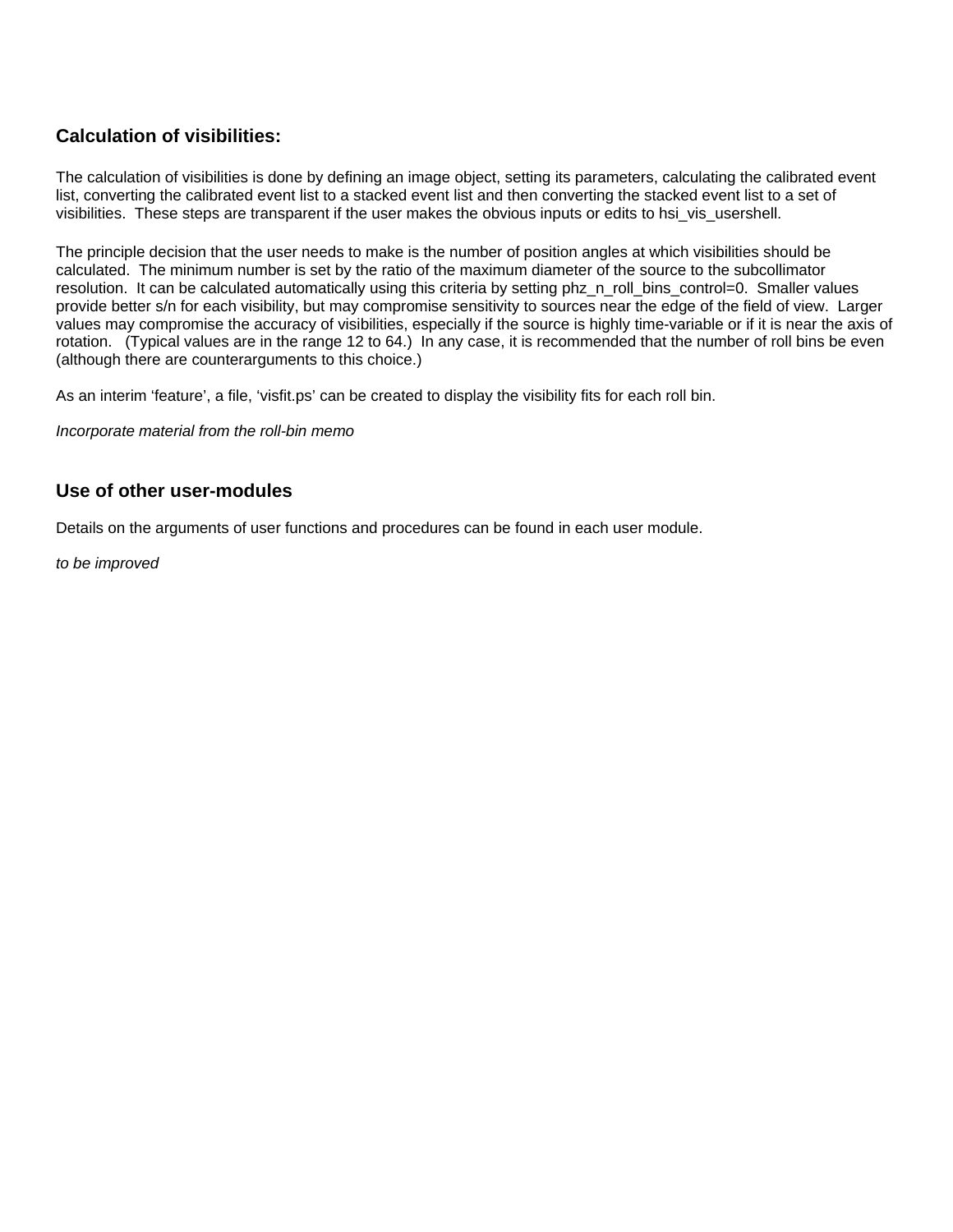# **Cookbook example of basic visibility generation and use:**

#### **Measure the parameters of a simple source.**

- *1.* IDL> vis = *hsi\_vis\_usershel ( time\_range=time\_range, energy\_range=energy\_range, \$ to specify desired time, energy range and xyoffset)* This creates visibility structure, out.
- 2. Optionally examine visfit.ps plots to see quality of fits.
- 3. IDL> *SAVE, vis, 'myfilename'* save the visibilities to a uniquely named save file (recommended)
- 4. IDL> *hsi\_vis\_display, vis, /ps* optionally display visibilities in vis\_display.ps
- 5. IDL*> hsi\_vis\_fwdfit, vis*, */SHOWMAP* fit an elliptical gaussian to visibilities and display it. Other options are */CIRCLE, /LOOP* (curved gaussian) and */MULTI* (two circles) An instructive residual plot written to the current plotting device.